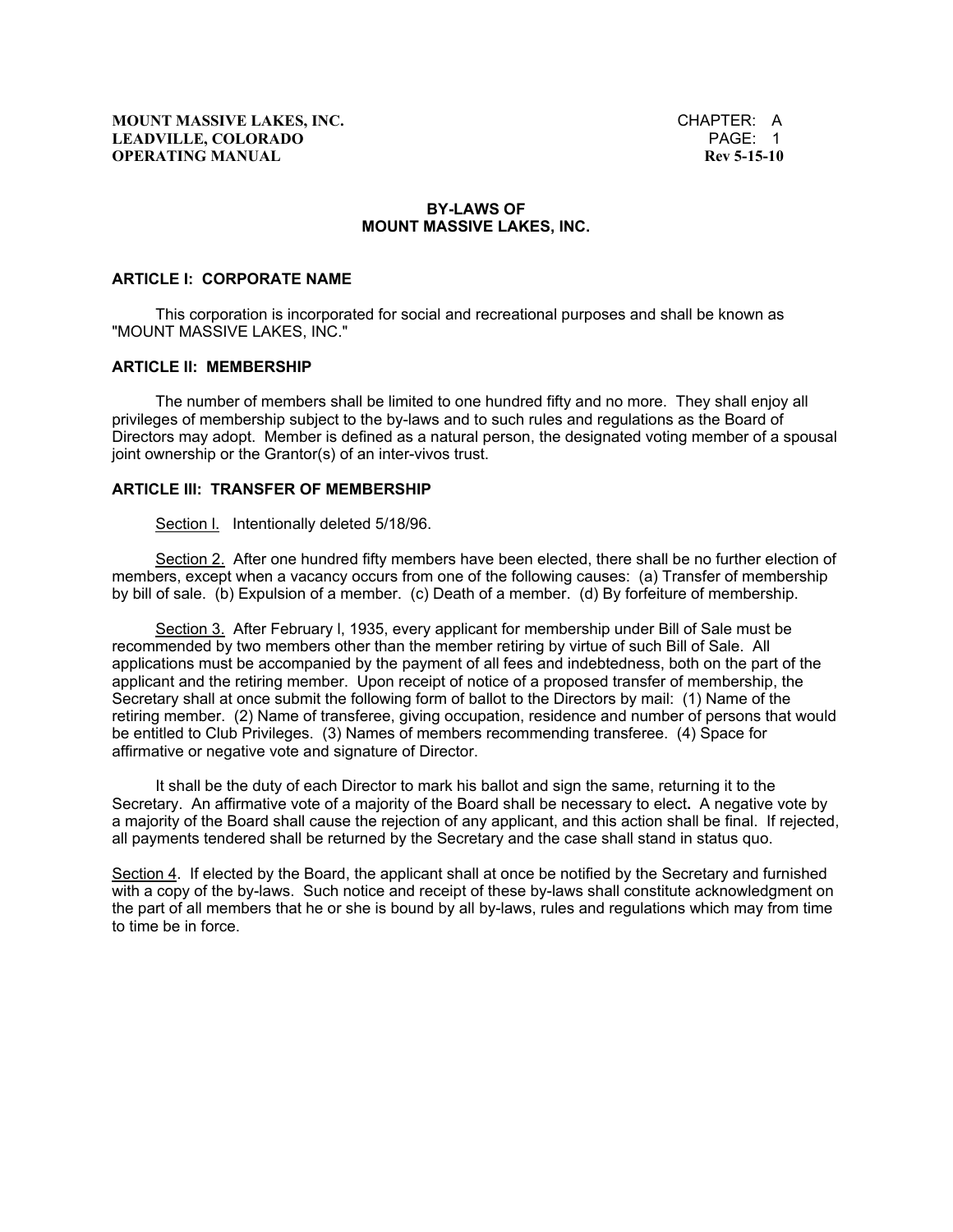#### **ARTICLE IV: FINES, SUSPENSIONS AND LOSS OF MEMBERSHIP**

Section 1. The Board of Directors shall have the power to levy such fines as in its opinion may be just, according to the nature of the offense, for the breach of any by-laws or rules and regulations that may from time to time be in force, by any member, his family or guests.

 Section 2. The Board of Directors shall have the power, by vote of not less than four of its members, to suspend or expel any member for conduct, which in its opinion, is likely to endanger the welfare, interest or character of the corporation. No vote shall be taken on a proposed suspension or expulsion until after seven days notice in writing, setting forth the charges, shall have been given the member in question, and such member shall have the right to be heard before any final vote thereon. The decision of the Board shall be final, unless within thirty days there from such decision shall be reversed at a regular or special meeting of the members.

 Section 3. Any fine levied against a member shall be payable within 30 days from the date of levy, and such member's club privileges suspended until said fine shall be paid or otherwise disposed of by action of the Board.

 Section 4. Annual dues and assessments shall be payable on or before July 1st of each year. Special assessments, as approved by a majority vote of the membership, are due per the date and terms stated on the approved assessment. The Board shall instruct the Secretary to mail a notice to each member who has failed to pay his dues and assessments by said date that such member is delinquent and his membership will be forfeited at the expiration of 90 days from the date of said notice, unless the dues and assessments owed by said member shall have been paid within said 90 day period. A member's club privileges shall be suspended while he remains delinquent.

 Section 5. In case of loss of membership for any cause, a member shall not lose his property rights therein and the following procedure shall govern:

 It shall be the duty of the Secretary to notify each member that such forfeited membership is open for bids and each member shall have the privilege of submitting a bid for the same. Every bid so submitted shall give the name, occupation and residency of the nominee and be accompanied by a certified check covering the amount of the bid, including the transfer fee. Bids shall be filed by number in the order received and opened at the expiration of thirty days from the date of the notice. If two or more bids are equally high, the one bearing the lowest number shall be first considered. Acceptance of any bid shall be by vote of the Directors in writing, as provided in Article III, Section 3, of these by-laws for the election of members by transfer. The Directors shall have the right to reject any and all bids. Upon acceptance of any bid, the Secretary shall return all funds deposited by unsuccessful bidders and shall pay to the retiring member all funds derived from the sale, in excess of the transfer fee and any indebtedness to the corporation.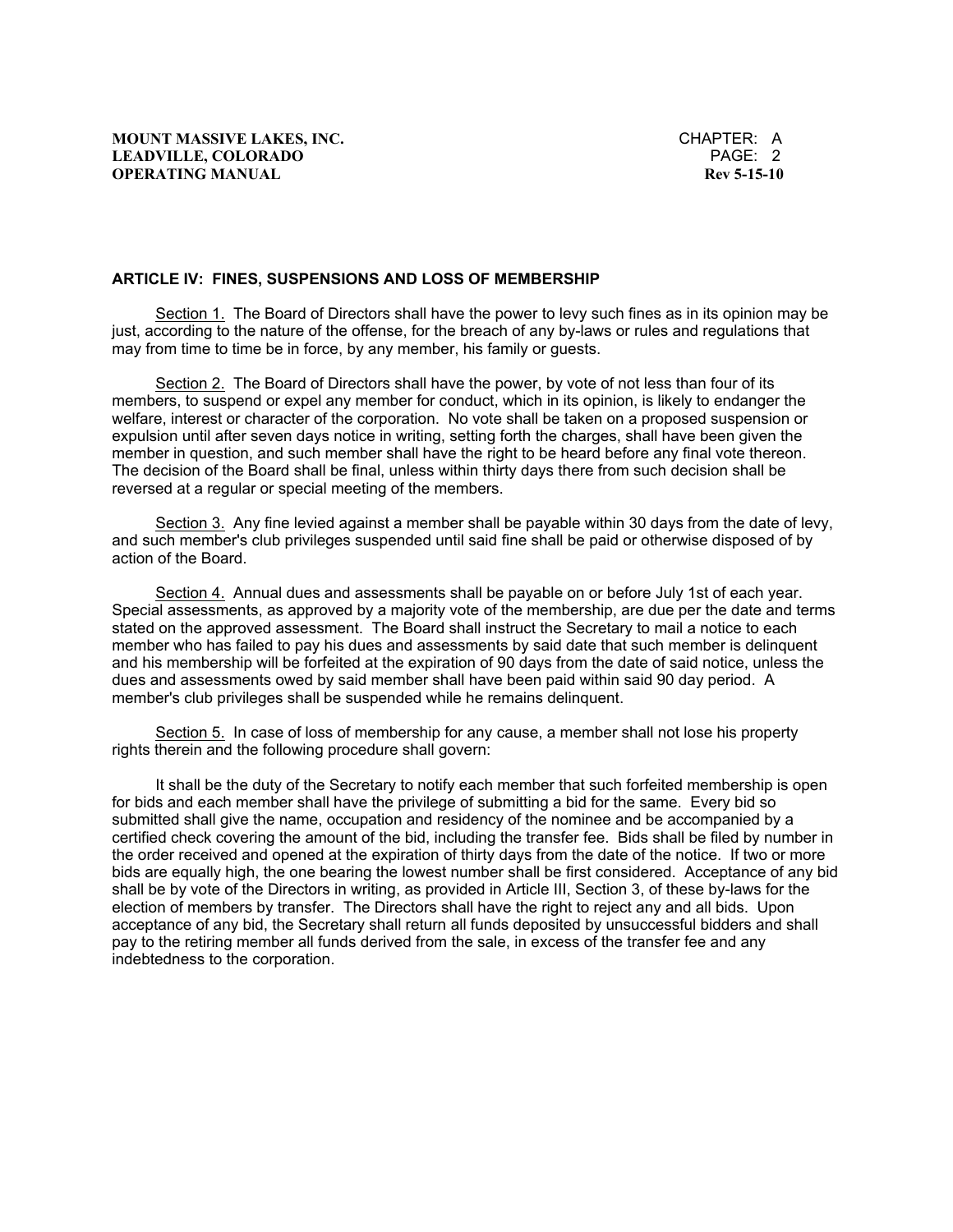**MOUNT MASSIVE LAKES, INC. CHAPTER: A LEADVILLE, COLORADO** PAGE: 3 **OPERATING MANUAL Rev. 5-15-10** 

## **ARTICLE V: MANAGEMENT**

Section 1. The government, control, and management of the affairs and property of the club shall vest in a Board of Directors (sometimes referred to as the Board) composed of seven members who shall hold office, unless removed or vacated, until their successor or successors are elected. Board action requires an affirmative vote of not less than four of its members.

 Section 2. Vacancies among the Directors shall be filled by the election of new board member(s) by a majority vote of the remaining members of the Board. The term of office of any Director so elected shall expire at the time of the next annual meeting following such election.

Section 3. The Board of Directors shall organize as soon as may be feasible after each annual meeting, by electing from its own body a President, Vice President, and a Secretary. The Board shall also elect a Treasurer from the club membership, who may or may not be a member of the Board. All officers so elected shall hold office at the pleasure of the Board.

 Section 4. The Board of Directors shall adopt rules for the regulation of the use of the grounds, buildings and privileges covering the erection of buildings upon the grounds and all matters pertaining to the sanitation, order and enjoyment of the said grounds and privileges, and shall have the power to enforce the observance of such rules by imposing fines, suspension or expulsion. The said rules shall be printed and posted on the grounds and each member shall be furnished with a copy of same, and shall be bound by these by-laws to observe the same under the penalties provided herein.

 Section 5. The Directors may purchase or lease land in the name of and for the use of the corporation, provide for the improvement and care of same and do all things necessary for the promotion of its objectives and for the enjoyment of its privileges by the members.

 Section 6. The Directors shall meet upon call of the President or any two members of the Board upon notice in writing or by telephone not less than twenty-four hours prior to the time of the meeting. A majority of the Directors shall constitute a quorum for the transaction of business.

 Section 7. The Board shall submit at each annual meeting a general report of the affairs of the corporation, which shall be printed and distributed at or before the annual meeting.

Section 8. The corporation shall retain the power of vacating and refilling the place of any Director by a majority vote of all members. A special meeting may be called for that purpose.

Section 9. The Board shall appoint such committees as in its opinion are desirable.

 Section 10. The acts of the Board can be overruled only by a majority vote of all the members. This may be done at the annual meeting of the members, or at a special meeting called for that purpose.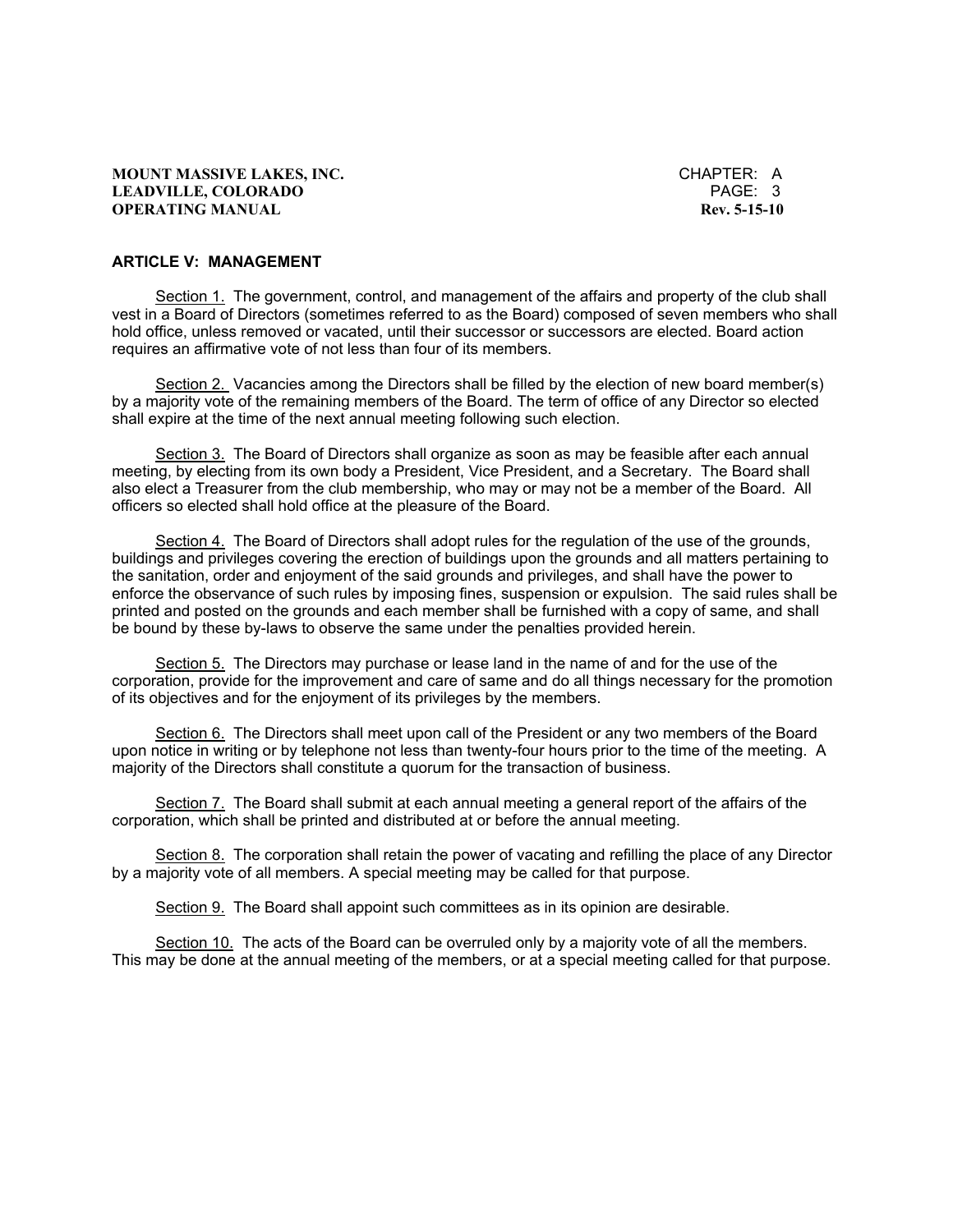### **MOUNT MASSIVE LAKES, INC. CHAPTER: A LEADVILLE, COLORADO** PAGE:4 **OPERATING MANUAL Rev. 5-15-10**

 Section 11. The Board of Directors shall have the authority to sell or trade excess eggs or fish. The Board of Directors will determine the fish stocks necessary to insure adequate numbers of fish are always available to meet the needs of the club.

Section 12. The Board of Directors shall stock the lakes of said corporation each year.

 Section 13. The Board shall not mortgage, pledge, or otherwise encumber the property of the club, without a majority vote of all members. This may be voted on at a regular or special meeting called for that purpose.

## **ARTICLE VI: DUTIES OF OFFICERS**

 Section 1. The President shall be the executive officer and shall call and preside at all meetings of members or of the Board. He shall be ex-officio member of all committees. He shall sign all deeds and contracts or other instruments in writing authorized by the Board or members.

 Section 2. The Vice President shall, in the absence, resignation or inability to act, of the President, perform his duties. In the absence of both President and Vice President, a President pro tem may be elected by the Board, with all the duties and powers of the President.

 Section 3. The Secretary shall keep the minutes of all meetings of the members and of the Board of Directors and take charge of all deeds and other instruments in writing. He shall have the custody of the Seal, which he shall affix to all instruments in writing when so directed by the Board, and attest the same. He shall keep a full list of all members and their addresses. He shall notify members of their election to or loss of membership, and of every annual or special meeting. He shall issue all notices, collect all dues and other moneys and receive and hold all securities of the corporation and deposit the same as directed by the Board, and shall perform such duties as the Board may direct. The Treasurer shall be the disbursing officer, but shall pay out no money except on voucher approved by the President. The Treasurer shall keep the accounts which shall be open to inspection by any member at any time. He shall give such bond as the Board may direct. For his services he shall be allowed \$120.00 per year.

## **ARTICLE VII: MEMBERSHIP PRIVILEGES**

Section 1. The following shall constitute the privileges of membership in the corporation:

.(a) To select and reserve for one year, a site for building a cottage, not within one hundred fifty feet of any cottage already built, or obstructing any road or trail or interfering with the accustomed means of ingress and egress of any member to his cottage, or with the view, whatever be the distance, without the written consent of any member affected by the same. All sites so selected, and all cottages and outbuildings must be approved by the Board of Directors, or its designee. If any affected member objects to the decision of the above mentioned designee, written notice of an appeal must be received by the Board within fourteen (14) days of that approved or disapproved decision. If construction does not commence within one year, the reservation shall terminate.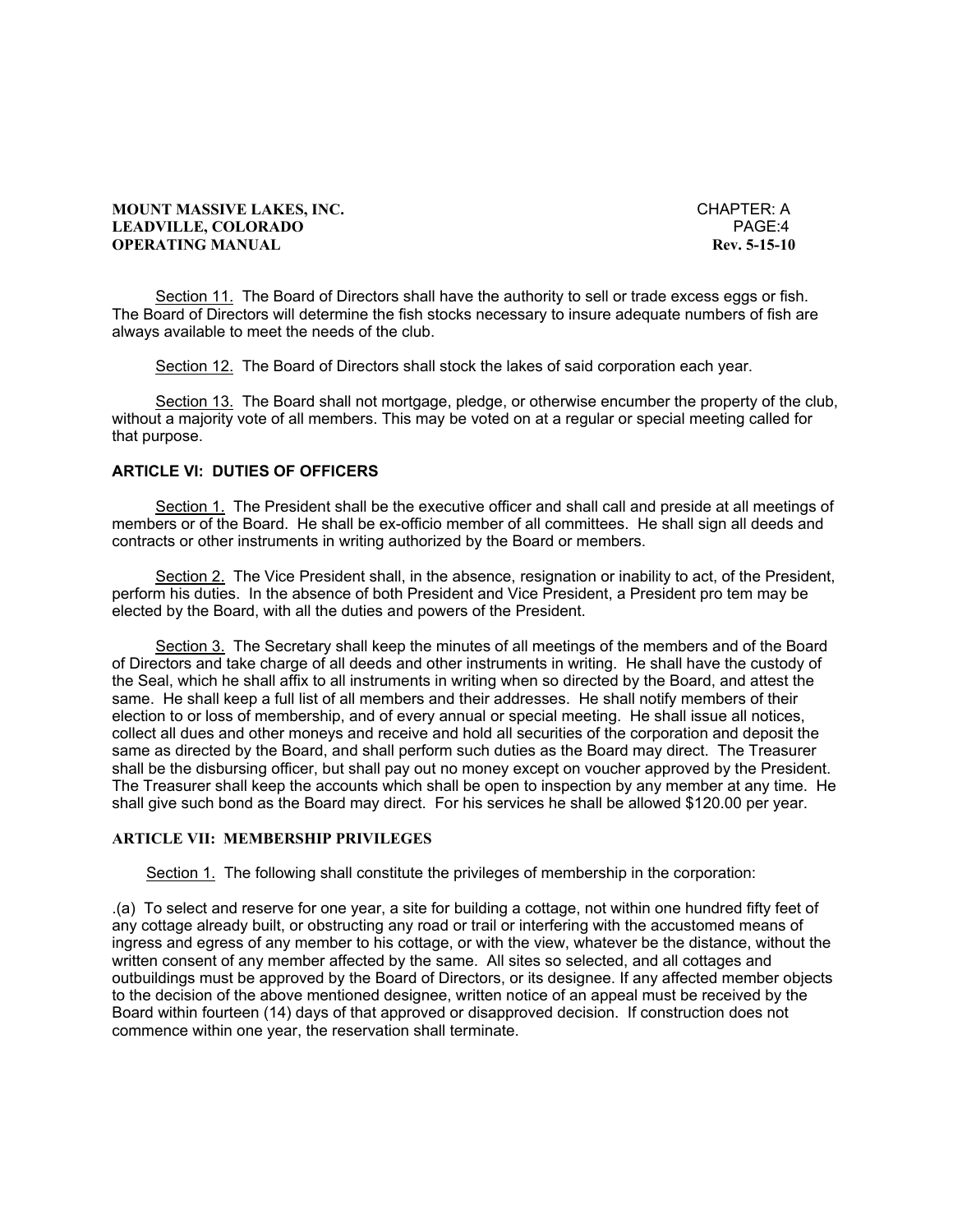**MOUNT MASSIVE LAKES, INC.** CHAPTER: A **LEADVILLE, COLORADO OPERATING MANUAL Rev. 5-15-10** 

 (b) To erect for his personal use or a guest having guest privileges only and use a cottage on such site, together with such outbuildings as are desired, and to keep such boats as desired, upon the several lakes designated for fishing.

(c) Intentionally deleted 5/18/96.

 (d) To fish in the lakes and ditches designated for the purpose, under the rules of the corporation. The open season shall begin when the ice comes off a lake and extend until the ice is on a lake per a date determined by the club president and approved by the board. No fishing shall be done between the hours of 9:30 o'clock p.m. and 4:00 o'clock a.m. Mountain Standard Time or 10:30 p.m. to 5:00 a.m. Mountain Daylight Time. No fish shall be taken or killed except in the ordinary manner with one rod and line and with hook or hooks baited with natural or artificial bait. The use of live minnows as bait is prohibited. No member shall dispose of any fish to another person except by actual donation.

 (e) The above described fishing privileges shall apply to each member and the wife or husband of a member and to all unmarried children of a member who are under the age of 25 years and who reside in the home of such member, except for temporary absences, such as, for example, attending a college or university on a full time basis.

 (f) That Guest Cards be issued to guests of members of the club when accompanied by the member, provided, however, that the member shall first secure from the Secretary of the club a Guest Card and pay therefore, in advance, the sum of Thirty Dollars (\$30.00), and provided further, that each Guest Card shall be issued for and shall be good for two days only and not more than ten such Guest Cards may be issued during any calendar year at request of a member. The corporation may issue additional Guest Cards at a cost of Sixty Dollars (\$60.00) per card at the request of a member. Guest Cards may be issued at any time fishing is open to members.

 (g) That no shooting for wild game shall be permitted on the grounds of the club until further notice.

 (h) All Mt. Massive Lakes, Inc. real property and improvements shall be used exclusively for the recreational enjoyment of members and their guests. No member shall sell the privilege of fishing or the right to utilize club resources for financial gain. In addition, no member shall charge a fee or receive any other remuneration for granting guest privileges to the Mount Massive Lakes, Inc. property and facilities.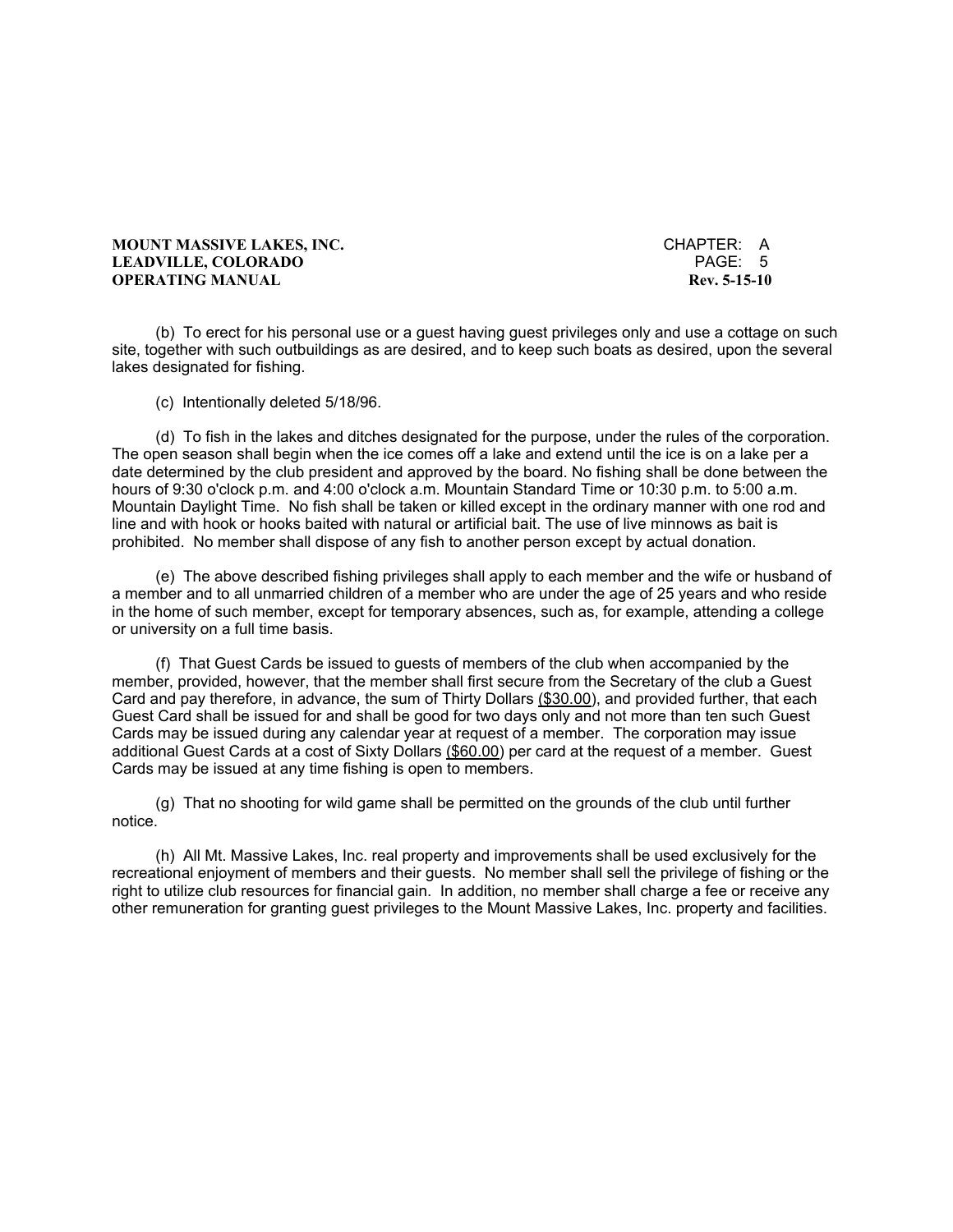**MOUNT MASSIVE LAKES, INC. CHAPTER: A LEADVILLE, COLORADO** PAGE: 6 **OPERATING MANUAL Rev. 5-15-10** 

 (i) Trailers, tents and motor homes, except those in use prior to 5/21/94, shall be prohibited as permanent structures.

 (j) All Recreational Vehicles (RV) on Club property must carry current license plates for use on Colorado highways. An RV shall include: motor homes, travel trailers, campers and other vehicles as determined by the board.

## **ARTICLE VIII: MEETINGS**

 Section l. The annual meeting of members shall be held at such time and place as may be designated by the Board of Directors on the third Saturday in May of each year, for the election of Directors by ballot and for the transaction of such other business as may be properly brought before it. At the annual meeting Directors shall be elected to serve for two years; four Directors elected on alternate years and three Directors elected on intervening years. Notice of the time and place of the meeting shall be given to each member at least two weeks in advance of said meeting.

Section 2. The order of the business shall be as follows:

- l. Roll Call.
- 2. Reading of Minutes.
- 3. Reports and Communications.
- 4. Election of Directors.
- 5. General Business.

 Section 3. Special business meetings may be called by the President, and shall be called at the written request of five members, by sending notice to each member, stating the object of the meeting, at least two weeks prior thereto. Such notices shall be in form of a ballot to provide for the recording of the votes of absent members. No other business than that specified in the notice thereof shall be transacted at any special meeting.

Section 4. A majority of the members shall constitute a quorum for the transaction of business at any meeting. Voting by proxy shall be allowed. Absent members may file their votes with the Secretary before the time designated for any meeting, by ballot as herein before provided, and such ballots shall be counted by the tellers. A majority vote of all members shall be required for the transaction of business at any regular or special meeting, with the exception of a by-law change which requires a vote of three-fifths of the members as provided for in Article XII of these by-laws.

#### **ARTICLE IX: FEES, DUES, AND INDEBTEDNESS**

 Section1. The annual dues of members shall be a sum not to exceed fifteen (\$15.00) dollars, the amount thereof to be determined by the Board of Directors each year.

 Section 2. Special assessments may be levied from time to time as necessary by a majority vote of all members. This may be voted on at a regular meeting of the members, or at a special meeting called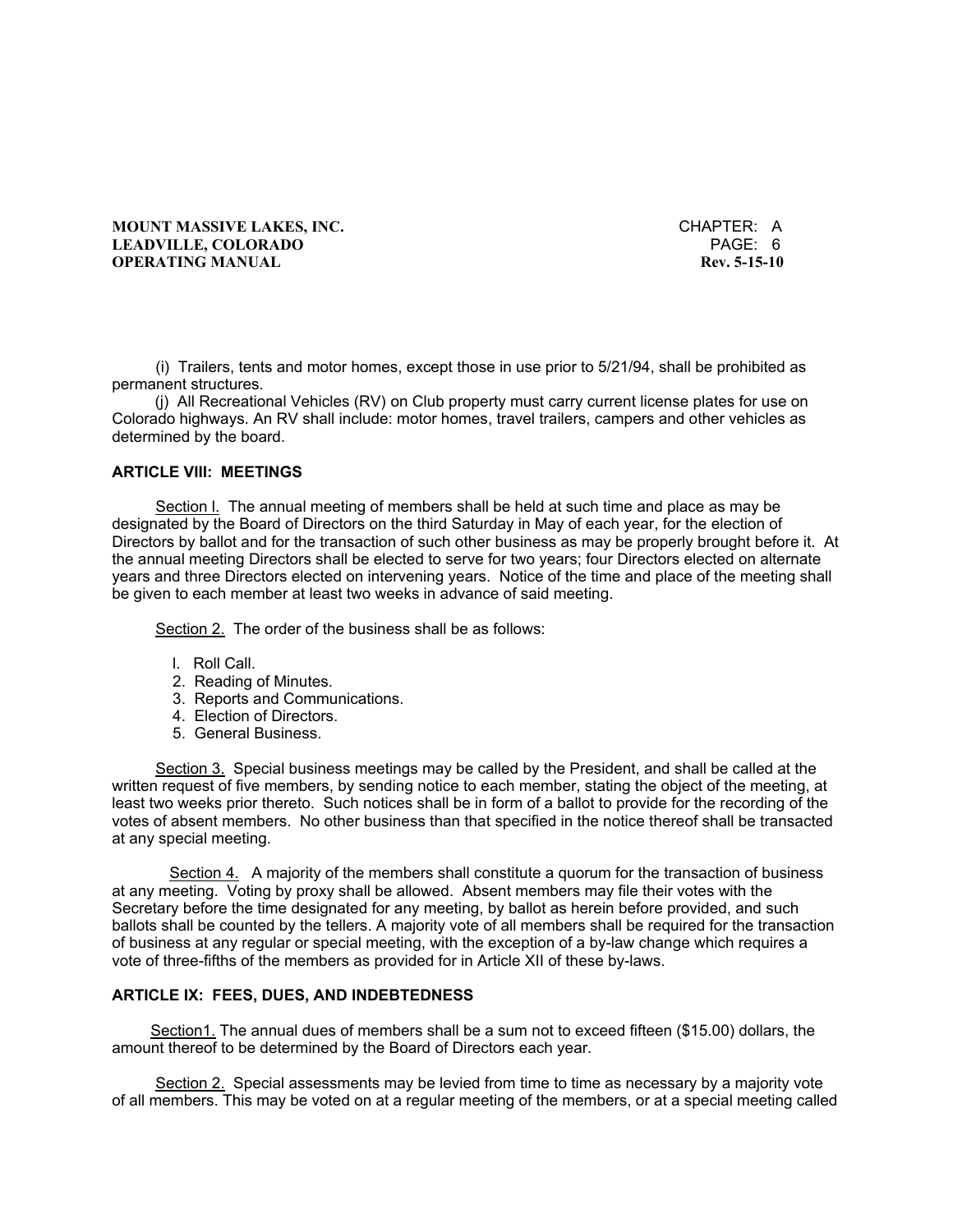for the purpose of considering same.

### **MOUNT MASSIVE LAKES, INC.** CHAPTER: A **LEADVILLE, COLORADO** PAGE: 7 **OPERATING MANUAL**

 Section 3. In case of transfer of membership as herein before provided, the transferee shall pay (in addition to any tax demanded by the United States Government) a transfer fee to Mount Massive Lakes, Inc. in the applicable following amount:

| (A) | Member to living spouse              | No fee    |
|-----|--------------------------------------|-----------|
| (B) | Member to son or daughter            | \$300.00  |
| (C) | Member to Heir                       | \$300.00  |
| (D) | Member or Estate to any other person | \$3000.00 |
| (E) | Member Grantor / to Trust            | No fee    |

Any transfer of membership shall be subject to the provisions of Article III of these By-Laws.

 Section 4. The cabin or other improvements and property on club premises of any person who shall, for any reason, cease to be a member of the club, shall be disposed of, subject to the approval of the Board, within a reasonable length of time after such persons membership ceases; failure to dispose of said property, as determined by the Board, shall vest in the Board the power to sell and convey said former member's property and remit the proceeds thereof, less said persons indebtedness to the club and the expenses of sale, to such former member or his or her representative.

 Section 5. All notices by the by-laws or otherwise required, shall be sufficiently given if sent by ordinary mail to the person entitled to such notice at his or her last known address.

## **ARTICLE X: PROPERTY**

 Section 1. The legal title to all property, effects and assets shall be vested in the corporation. All damage to property shall be paid for by the member responsible for same.

 Section 2. Land owned in fee by the corporation cannot be sold unless such sale shall be approved by an affirmative vote of 113 members present in person or by proxy at a regular or special meeting called for that purpose.

#### **ARTICLE XI: CONSTRUCTION OF BY-LAWS**

 All question of construction of these by-laws shall be decided by the Board of Directors, and its decision shall govern until reversed or altered by the members at a regular or special meeting called for that purpose.